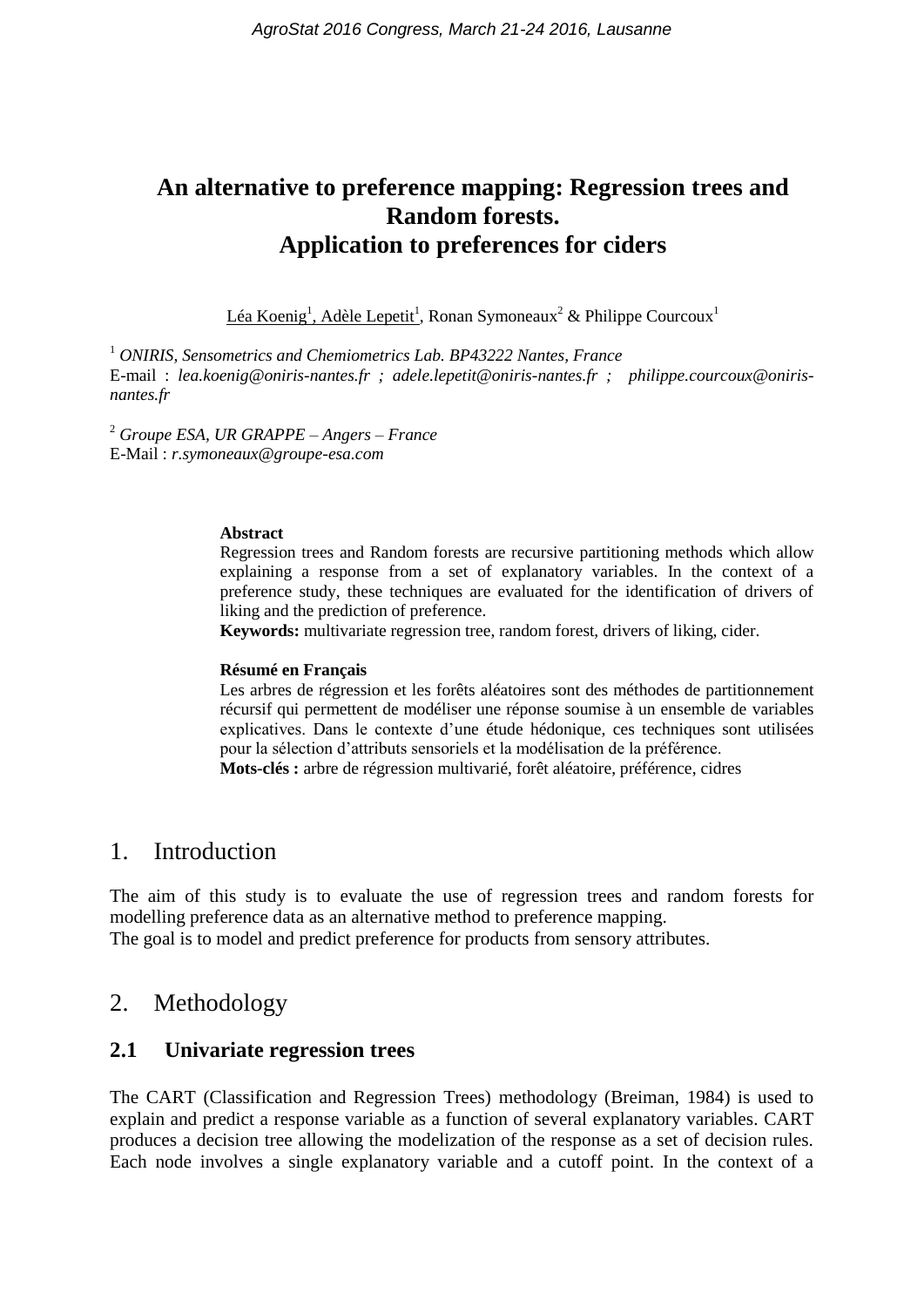hedonic study, the preference is explained by a subset of sensory attributes and the tree allows describing the effects of attributes on the rating of acceptability (Romano, 2014).

### **2.2 Random forests**

The Random Forest methods (Breiman, 2001), a complementary method to CART, are used to determine the importance of the different explanatory variables in order to select only the most important ones. A succession of regression trees are built using a double randomization (bootstrapping on products and randomized selection of variables). This selection of attributes is used for eliciting the main drivers of liking.

# **2.3 Multivariate regression trees**

Multivariate regression trees are an extension of univariate regression trees for multivariate responses (De'ath, 2002). For a consumer study, the hedonic scores given by the different subjects of the panel are described by a single tree. At each node, the variable is chosen as the most discriminant for all consumers.

# 3. Application

# **3.1 Presentation of the data**

Data came from a CASDAR project on the preference for ciders funded by the French Ministry of Agriculture. This project involved ESA Angers, Adria of Normandie, INRA and IFPC. A sensory profile was performed on 19 ciders (different origins) by a panel of 10 trained subjects on 47 attributes (aroma, smell and color). On the same ciders, a hedonic study was realized by 341 consumers on an 11 points scale.

# **3.2 Selection of drivers of liking using random forest**

Random forests were used for assessing the importance of the sensory attributes on the mean liking score of the panel. In order to measure the variability of these importances, a bootstrapping of subjects is performed and allows giving a standard deviation of the importance of each attribute. This allows selectingthe most important ones. Importances of the sensory attributes are presented on figure 1: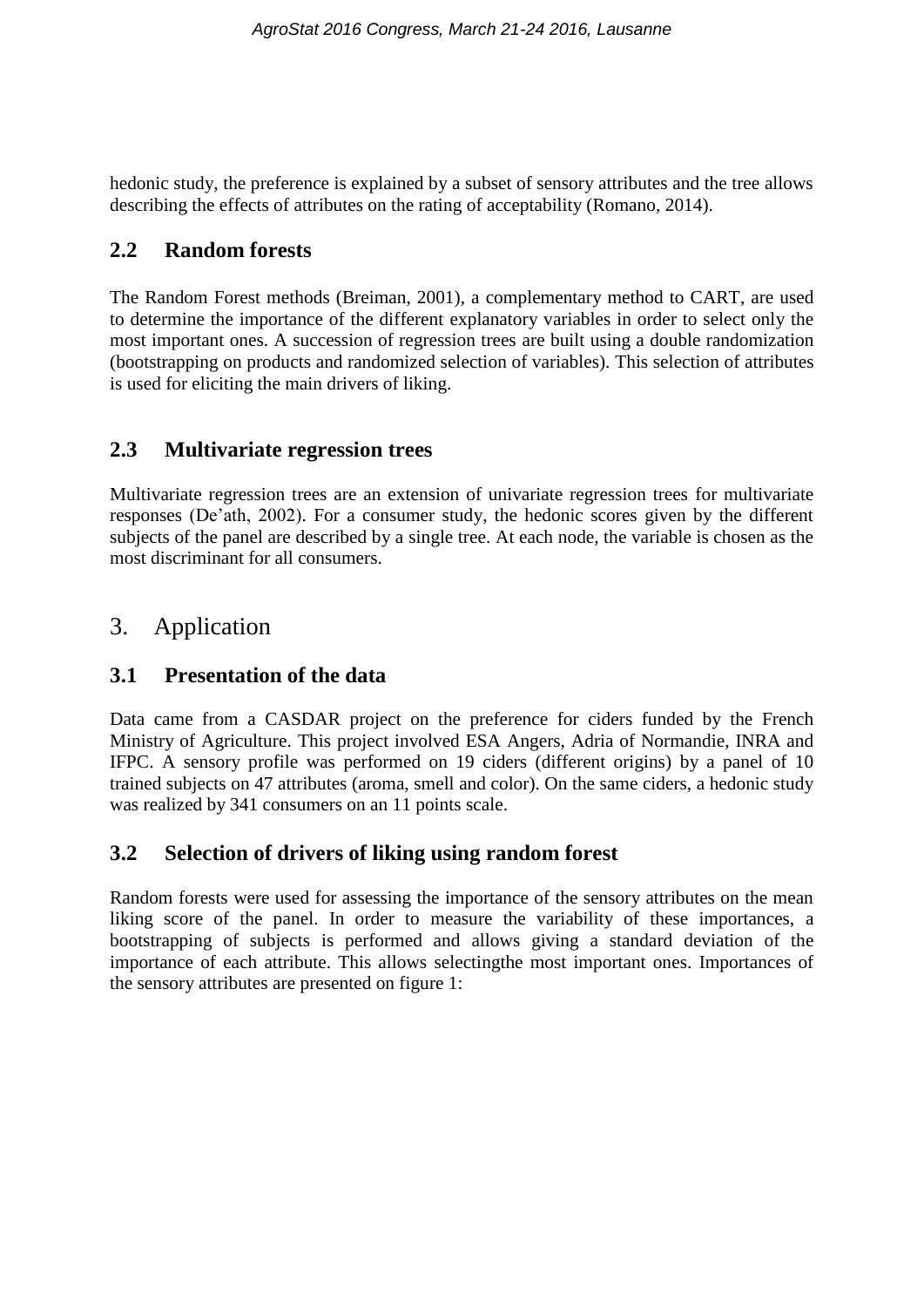

**Figure 1: Importance of the variables**

The 19 first variables were selected and used for building regression trees.

#### **3.2 Multivariate regression trees**

As the response is multivariate (different consumers), multivariate regression trees are adapted for describing the individual preferences.

The regression tree obtained for the whole panel is presented on figure 2:



**Figure 2: Multivariate regression tree**